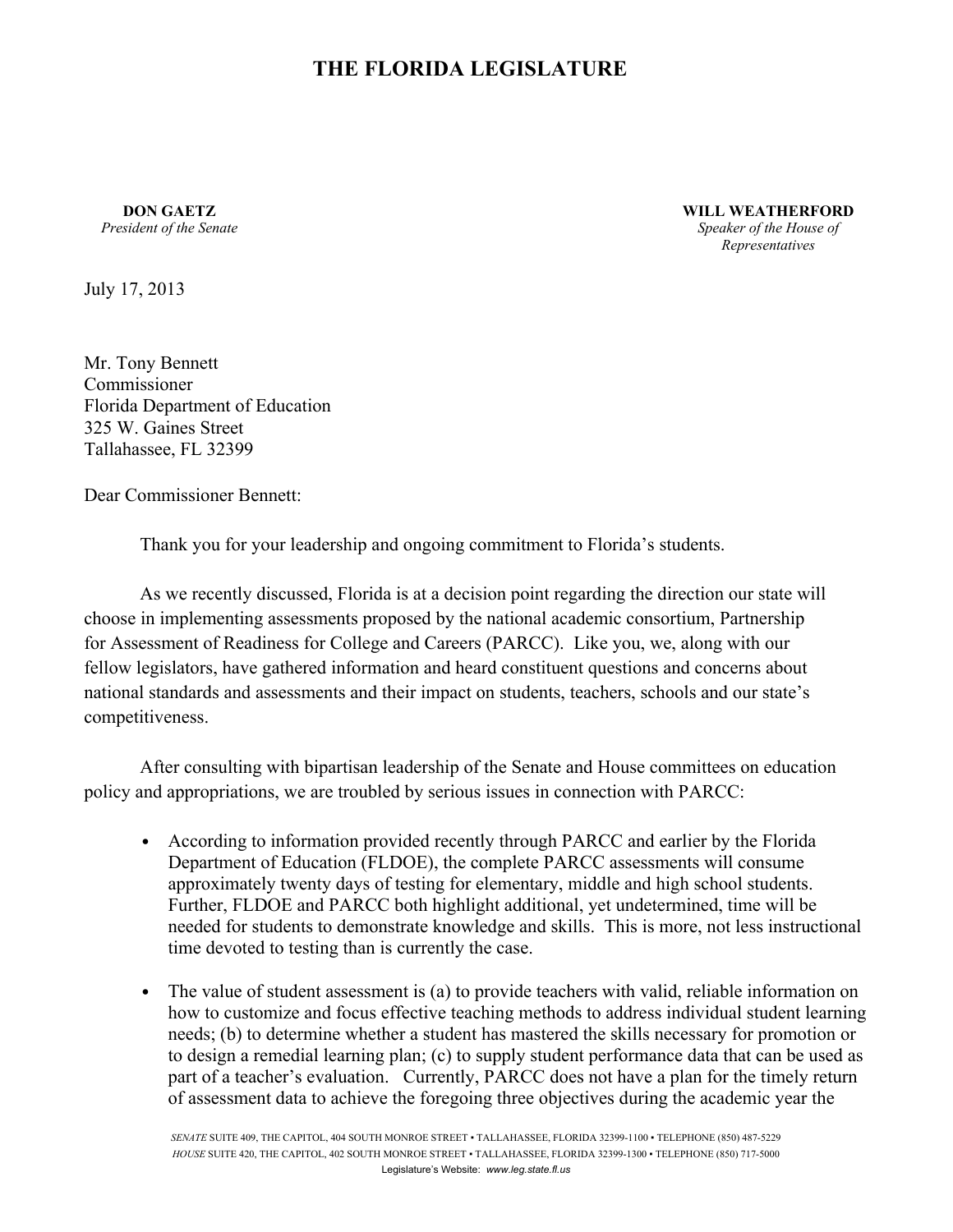July 17, 2013 Page 2

tests are administered.

- PARCC assessments are to be performed on computers. No district in the state has every one of its schools at the minimum 2:1 student to device ratio called for in the PARCC administration plan. Our current state average is approximately three students to each device. PARCC has not finalized bandwidth requirements, but tentatively recommends approximately 100kbps. Per the recent independent load testing of three Florida school districts, 50 percent of the schools were not equipped for basic testing activities. In short, neither districts nor the state can realistically achieve the minimum bandwidth and a 2:1 ratio by the anticipated 2014-2015 school year full implementation of PARCC. If some PARCC testing is to be done on computer and some by pencil, we are concerned about the prospect of further delays in getting results as well as accuracy and validity.
- To date, the cost of the full implementation of PARCC assessment materials is indeterminate, let alone the costs for the technology and professional development infrastructure necessary to effectively administer a valid assessment program.
- We remain concerned about the security of student data and consequences for the misuse of that data. Even PARCC reports final test security policies will not be released for another calendar year.

Consequently, it is our view that Florida should withdraw immediately from PARCC in favor of a Florida Plan for valid, reliable and timely testing of student performance, including assessments for the Next Generation Sunshine State Standards.

Our selection of assessments should take advantage of all available options such as stateapproved end-of-course exams, proven templates of other states modified to meet Florida's needs, and well-established alternative assessment options such as the ACT/SAT. A strong technology infrastructure is the backbone that supports the success of efforts moving forward. It is therefore imperative that we take the time necessary to build a reliable and realistic, yet visionary, technology infrastructure. It is critical that we do not undermine the integrity of the entire system due to the unreliability of any one part.

Florida has a rich history of student-centered education reform. Florida's strong education policies have made us a model for the nation and have resulted in extraordinary gains in student achievement. Too many questions remain unanswered with PARCC regarding implementation, administration, technology readiness, timeliness and utility of results, security infrastructure, data collection and undetermined cost. We cannot jeopardize fifteen years of education accountability reform by relying on PARCC to define a fundamental component of our accountability system. Our schools, teachers, and families have worked too hard for too long for our system to collapse under the weight of an assessment system that is not yet developed, designed nor tested.